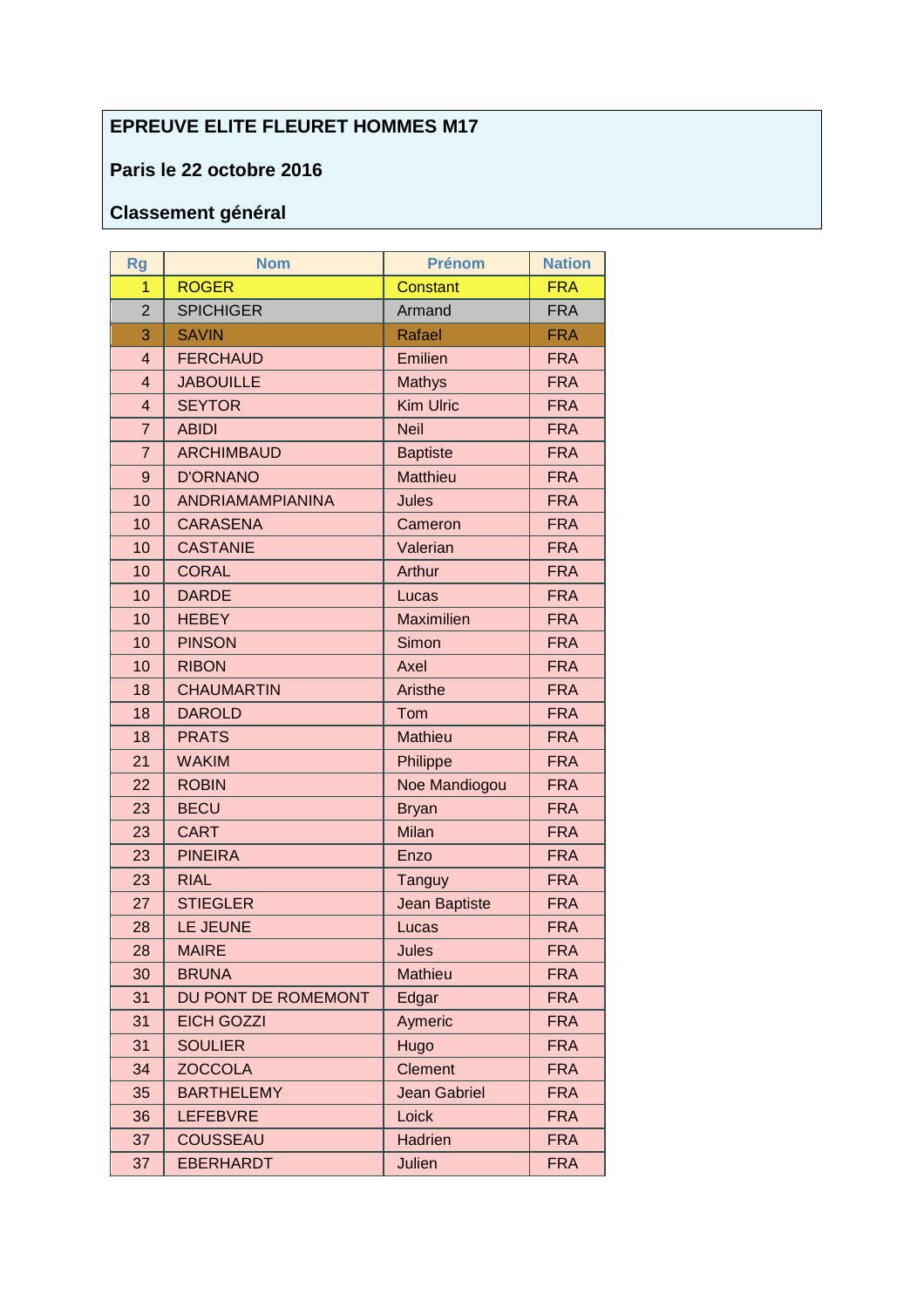| 37 | <b>FEUGNET</b>         | Simon               | <b>FRA</b> |
|----|------------------------|---------------------|------------|
| 37 | <b>PAYEBIEN</b>        | Pierre              | <b>FRA</b> |
| 41 | <b>DUNOYER</b>         | Nathan              | <b>FRA</b> |
| 41 | <b>NATIVELLE</b>       | Alex                | <b>FRA</b> |
| 43 | <b>LERUS ROULEZ</b>    | <b>Melvin</b>       | <b>FRA</b> |
| 44 | <b>DEXARCIS</b>        | Lucas               | <b>FRA</b> |
| 45 | <b>BONNET</b>          | <b>Martin</b>       | <b>FRA</b> |
| 46 | <b>DIERCKENS</b>       | Victor              | <b>FRA</b> |
| 47 | <b>BRUNNER</b>         | Remi                | <b>FRA</b> |
| 48 | <b>CHASSIN</b>         | <b>Matthieu</b>     | <b>FRA</b> |
| 48 | <b>HAMON</b>           | Jonathan            | <b>FRA</b> |
| 50 | <b>DEHOULE</b>         | Antoine             | <b>FRA</b> |
| 51 | <b>DE BELVAL</b>       | <b>Paul Antoine</b> | <b>FRA</b> |
| 52 | <b>BEL</b>             | Romain              | <b>FRA</b> |
| 52 | <b>GIRAND</b>          | Robin               | <b>FRA</b> |
| 54 | <b>ENJALBERT</b>       | Simon               | <b>FRA</b> |
| 55 | <b>LAURIA</b>          | Enrico              | <b>FRA</b> |
| 55 | <b>RICHARD</b>         | Fabien              | <b>FRA</b> |
| 57 | <b>ADAM</b>            | <b>Maxime</b>       | <b>FRA</b> |
| 58 | <b>GUILLAUME</b>       | Jean                | <b>FRA</b> |
| 59 | EL RHAZZOULY           | Amir                | <b>FRA</b> |
| 59 | LE BOUQUIN             | <b>Nicolas</b>      | <b>FRA</b> |
| 61 | <b>SCHULLER</b>        | Guillaume           | <b>FRA</b> |
| 62 | <b>LANGLOIS</b>        | <b>Thomas</b>       | <b>FRA</b> |
| 63 | <b>MABIKA</b>          | Quentin             | <b>FRA</b> |
| 64 | <b>CARBONE</b>         | Sonny               | <b>FRA</b> |
| 65 | <b>AVIS</b>            | Valentin            | <b>FRA</b> |
| 66 | <b>COCHE</b>           | Remy                | <b>FRA</b> |
| 66 | <b>DUBREY</b>          | <b>Clement</b>      | <b>FRA</b> |
| 68 | <b>GERARDIN</b>        | Philibert           | <b>FRA</b> |
| 69 | LE RIGOLEUR            | Damien              | <b>FRA</b> |
| 70 | <b>CHOPIN</b>          | <b>Thibault</b>     | <b>FRA</b> |
| 71 | <b>LAUNAY PARIENTE</b> | Samuel              | <b>FRA</b> |
| 72 | <b>LEMAN LOUBIERE</b>  | Victor              | <b>FRA</b> |
| 73 | <b>ETRE</b>            | Edouard             | <b>FRA</b> |
| 74 | <b>LEFEVRE</b>         | Alexandre           | <b>FRA</b> |
| 75 | <b>LOVERA</b>          | Gaetan              | <b>FRA</b> |
| 76 | <b>AYRAULT</b>         | Flavien             | <b>FRA</b> |
| 77 | <b>BONNET</b>          | Adrien              | <b>FRA</b> |
| 78 | <b>BAZIN</b>           | Alexandre           | <b>FRA</b> |
| 79 | <b>CUNAT</b>           | Sabin               | <b>FRA</b> |
| 80 | <b>TASSION</b>         | Enguerrand          | <b>FRA</b> |
| 81 | <b>L'HERMITE</b>       | Antonin             | <b>FRA</b> |
| 82 | <b>COLLARDEZ</b>       | <b>Charles</b>      | <b>FRA</b> |
| 82 | <b>DIEUDONNE</b>       | Pierre              | <b>FRA</b> |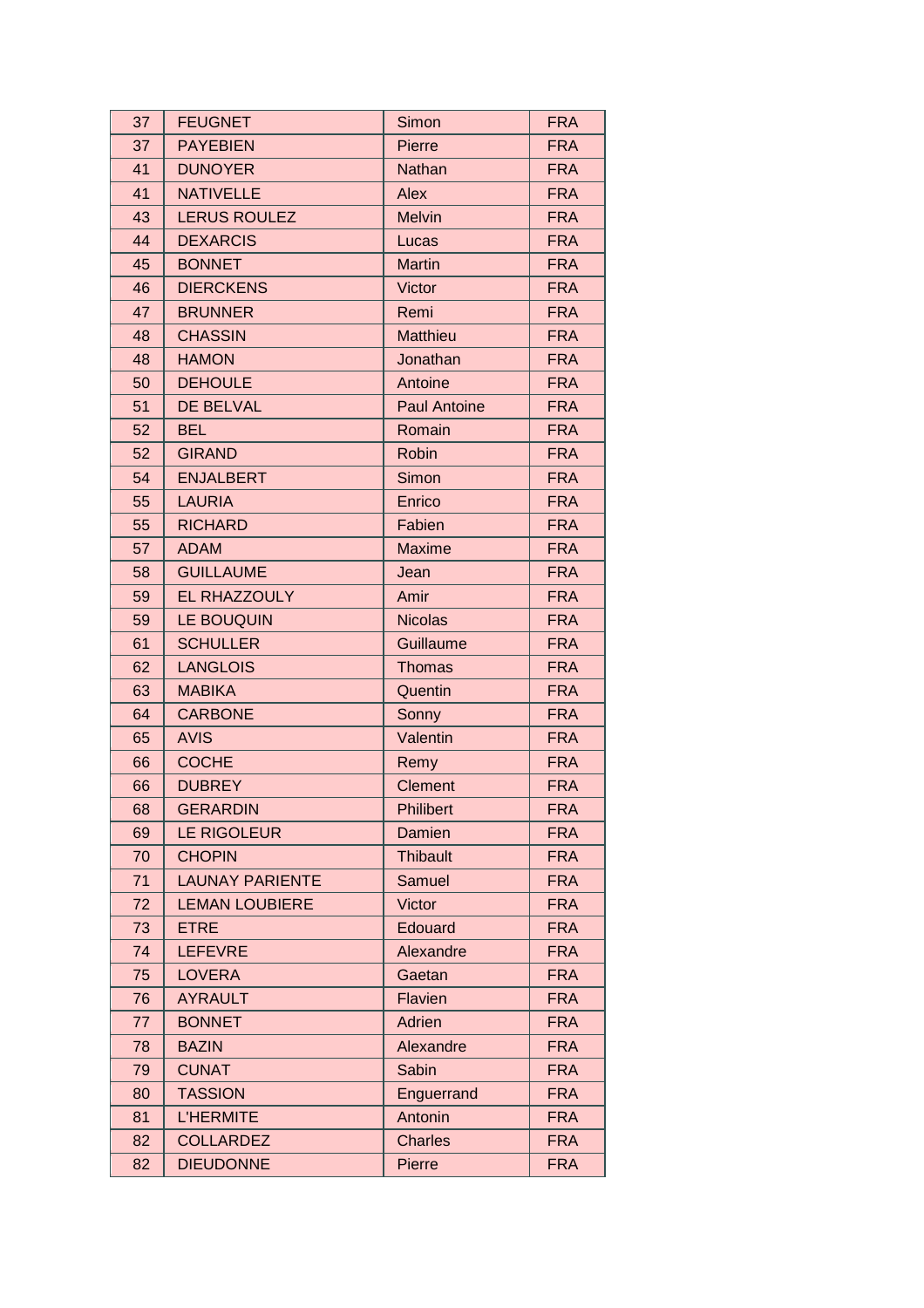| 84  | <b>RIEBEL</b>          | Paul              | <b>FRA</b> |
|-----|------------------------|-------------------|------------|
| 85  | <b>LAGARDE</b>         | Dorian            | <b>FRA</b> |
| 86  | <b>BAUDCHON</b>        | Florent           | <b>FRA</b> |
| 87  | <b>CHARPENTIER</b>     | Julien            | <b>FRA</b> |
| 88  | <b>LAROCHE</b>         | Valentin          | <b>FRA</b> |
| 88  | <b>MORIN</b>           | Hadrien           | <b>FRA</b> |
| 90  | <b>ESNOUX</b>          | Augustin          | <b>FRA</b> |
| 90  | <b>ROBERT DE LAGET</b> | Hippolyte         | <b>FRA</b> |
| 92  | <b>KLEINCLAUS</b>      | Jules             | <b>FRA</b> |
| 92  | <b>PAYELLE</b>         | Theophane         | <b>FRA</b> |
| 94  | <b>AUSILIO</b>         | Johan             | <b>FRA</b> |
| 95  | <b>MIDELTON</b>        | Enzo              | <b>FRA</b> |
| 96  | <b>DOPPIA</b>          | Sylvain           | <b>FRA</b> |
| 96  | <b>GOUPILLON</b>       | <b>Titouan</b>    | <b>FRA</b> |
| 98  | <b>DELOGE</b>          | Hugo              | <b>FRA</b> |
| 99  | <b>GAMEIRO</b>         | Simon             | <b>FRA</b> |
| 99  | <b>GOUT</b>            | Cyprien           | <b>FRA</b> |
| 99  | <b>SIMONS</b>          | Arthur            | <b>FRA</b> |
| 102 | <b>LANGLOIS</b>        | Julien            | <b>FRA</b> |
| 103 | <b>PERESSINI</b>       | Esteban           | <b>FRA</b> |
| 103 | <b>RENAULT</b>         | Paul              | <b>FRA</b> |
| 105 | <b>PUJOL</b>           | <b>Martin</b>     | <b>FRA</b> |
| 106 | <b>DELGAL</b>          | Paul              | <b>FRA</b> |
| 107 | <b>PAGEAUD</b>         | <b>Charles</b>    | <b>FRA</b> |
| 108 | <b>GIRAULT MICHAUX</b> | <b>Thybalt</b>    | <b>FRA</b> |
| 109 | <b>ABDELJALIL</b>      | Wael              | <b>FRA</b> |
| 110 | <b>JOLY</b>            | Cyril             | <b>FRA</b> |
| 111 | <b>LEBAS</b>           | <b>Matteo</b>     | <b>FRA</b> |
| 111 | <b>MARION</b>          | Alexandre         | <b>FRA</b> |
| 113 | <b>ELUSUE</b>          | Geoffrey          | FRA        |
| 114 | <b>STEVANT</b>         | <b>Guilhem</b>    | <b>FRA</b> |
| 115 | <b>MOREAU</b>          | <b>Paul Louis</b> | <b>FRA</b> |
| 116 | <b>SPICHIGER</b>       | Adrien            | <b>FRA</b> |
| 117 | <b>JACOB VILLEDIEU</b> | <b>Jules</b>      | <b>FRA</b> |
| 118 | <b>ROULLIAUX</b>       | Axel              | <b>FRA</b> |
| 119 | <b>ROUSSEL</b>         | Solal             | <b>FRA</b> |
| 120 | <b>KOUVONGLASY</b>     | <b>Nawinn</b>     | <b>FRA</b> |
| 121 | <b>GAINET</b>          | Simon             | <b>FRA</b> |
| 122 | <b>ROCH</b>            | Lancelot          | <b>FRA</b> |
| 123 | <b>PESCHEUX</b>        | Pierre            | <b>FRA</b> |
| 124 | <b>FINALTERI</b>       | Guillaume         | <b>FRA</b> |
| 125 | <b>CHAGNON</b>         | <b>Theo</b>       | <b>FRA</b> |
| 126 | <b>ESCAFFIT</b>        | Erwan             | <b>FRA</b> |
| 127 | <b>BUQUET</b>          | Lucas             | <b>FRA</b> |
| 128 | <b>BESSY</b>           | <b>Alexis</b>     | <b>FRA</b> |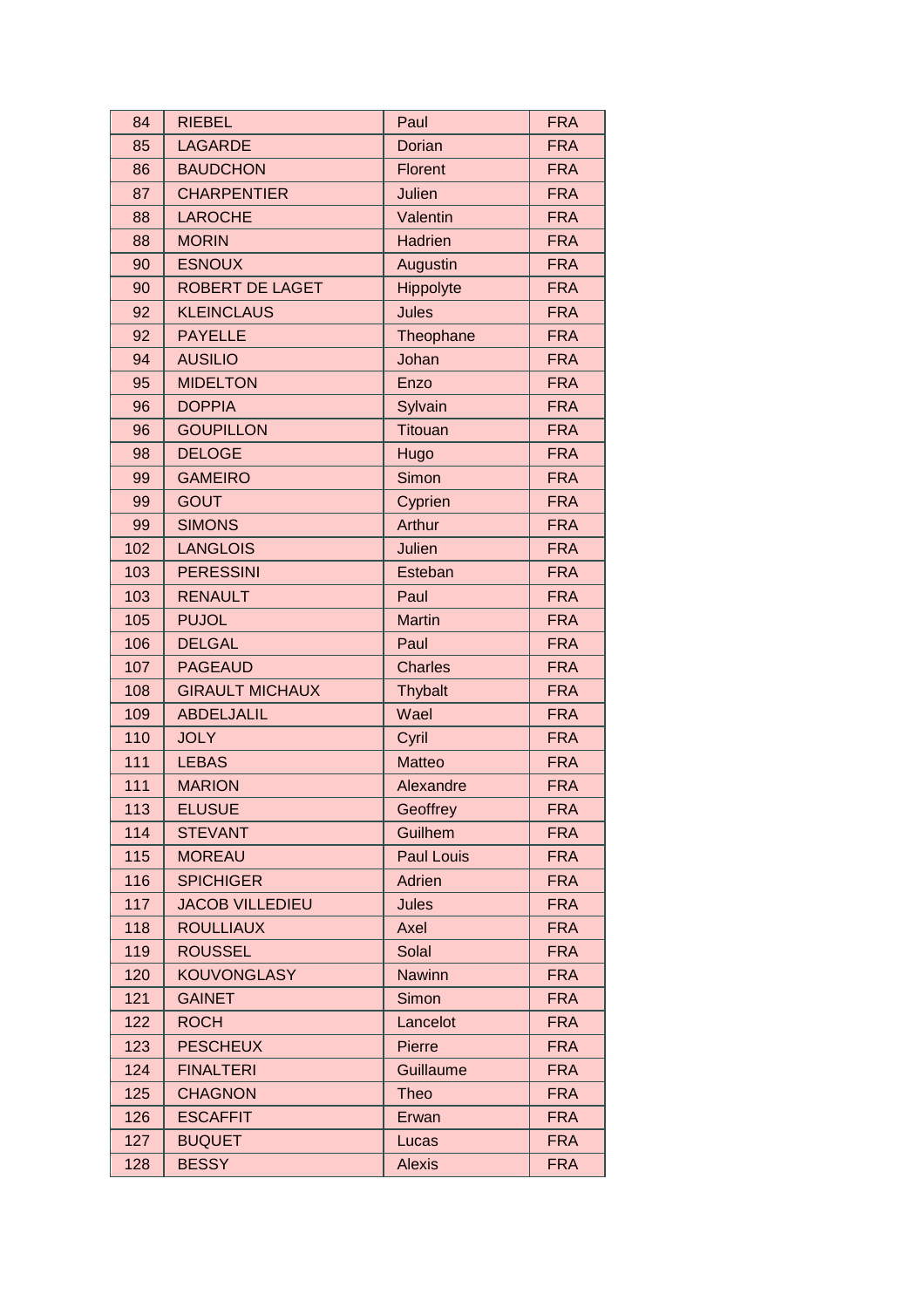| 129 | <b>GRENIER</b>         | Rã©mi            | <b>FRA</b> |
|-----|------------------------|------------------|------------|
| 130 | <b>TURCHI</b>          | Kenzo            | <b>FRA</b> |
| 131 | <b>EMERY</b>           | <b>Felix</b>     | <b>FRA</b> |
| 132 | <b>GASCHET</b>         | Antoine          | <b>FRA</b> |
| 133 | <b>HERRMANN</b>        | Amaury           | <b>FRA</b> |
| 134 | <b>TESTENIERE</b>      | <b>Matteo</b>    | <b>FRA</b> |
| 135 | <b>ALBERT</b>          | Virgil           | <b>FRA</b> |
| 136 | <b>BOLZE</b>           | Olivier          | <b>FRA</b> |
| 137 | DE SAINT GUILHEM       | Dimitri          | <b>FRA</b> |
| 138 | <b>TOURNIER</b>        | Lucas            | <b>FRA</b> |
| 139 | <b>DUMOND</b>          | Leo              | <b>FRA</b> |
| 140 | <b>SUTRAT</b>          | Loris            | <b>FRA</b> |
| 141 | <b>DANSICARE</b>       | <b>Mathis</b>    | <b>FRA</b> |
| 141 | <b>THOS</b>            | Jolan D'Artagnan | <b>FRA</b> |
| 143 | <b>GIRARDOT</b>        | Emilien          | <b>FRA</b> |
| 144 | <b>MAURY</b>           | <b>Elias</b>     | <b>FRA</b> |
| 145 | <b>BESSY</b>           | Hugo             | <b>FRA</b> |
| 146 | <b>MAZZIERI</b>        | Ladislas         | <b>FRA</b> |
| 147 | <b>BONNY</b>           | Gabriel          | <b>FRA</b> |
| 148 | <b>WATSON</b>          | Pierre           | <b>FRA</b> |
| 149 | <b>DELANNOY</b>        | Augustin         | <b>FRA</b> |
| 150 | <b>PAGEAUD</b>         | <b>Nicolas</b>   | <b>FRA</b> |
| 151 | <b>COEUR-UNI</b>       | Emilien          | <b>FRA</b> |
| 152 | <b>BOURGEATLAMI</b>    | <b>Maxime</b>    | <b>FRA</b> |
| 153 | <b>FRAVALO</b>         | Yann             | <b>FRA</b> |
| 154 | <b>GLOAGUEN</b>        | Guillaume        | <b>FRA</b> |
| 155 | <b>NOVARIN</b>         | Antoine          | <b>FRA</b> |
| 156 | <b>BLONDEL</b>         | <b>Mathis</b>    | <b>FRA</b> |
| 156 | <b>DEVINEAU</b>        | Theophile        | <b>FRA</b> |
| 156 | <b>PERESSE GOURBIL</b> | <b>Theo</b>      | <b>FRA</b> |
| 159 | <b>MONTROUGE</b>       | <b>Etienne</b>   | <b>FRA</b> |
| 160 | <b>MIELCAREK</b>       | <b>Felix</b>     | <b>FRA</b> |
| 161 | <b>MARTINS</b>         | <b>Clement</b>   | <b>FRA</b> |
| 162 | <b>GEORGI</b>          | <b>Arthur</b>    | <b>FRA</b> |
| 163 | <b>BELAUBRE</b>        | <b>Hector</b>    | <b>FRA</b> |
| 164 | <b>DEGORCE DUMAS</b>   | Jeremie          | <b>FRA</b> |
| 165 | <b>PISTONE CONNAY</b>  | Shan             | <b>FRA</b> |
| 166 | <b>PEYRELONGUE</b>     | Guillaume        | <b>FRA</b> |
| 167 | <b>CLAQUIN</b>         | Loukian          | <b>FRA</b> |
| 168 | <b>GALLET</b>          | <b>Thibault</b>  | <b>FRA</b> |
| 168 | <b>PECOT GRILL</b>     | Leo              | <b>FRA</b> |
| 170 | <b>COULIBALY</b>       | Nama             | <b>FRA</b> |
| 170 | <b>GUILLAUME</b>       | Theo             | <b>FRA</b> |
| 172 | <b>BURNET</b>          | Emilien          | <b>FRA</b> |
| 173 | <b>DION</b>            | Antoine          | <b>FRA</b> |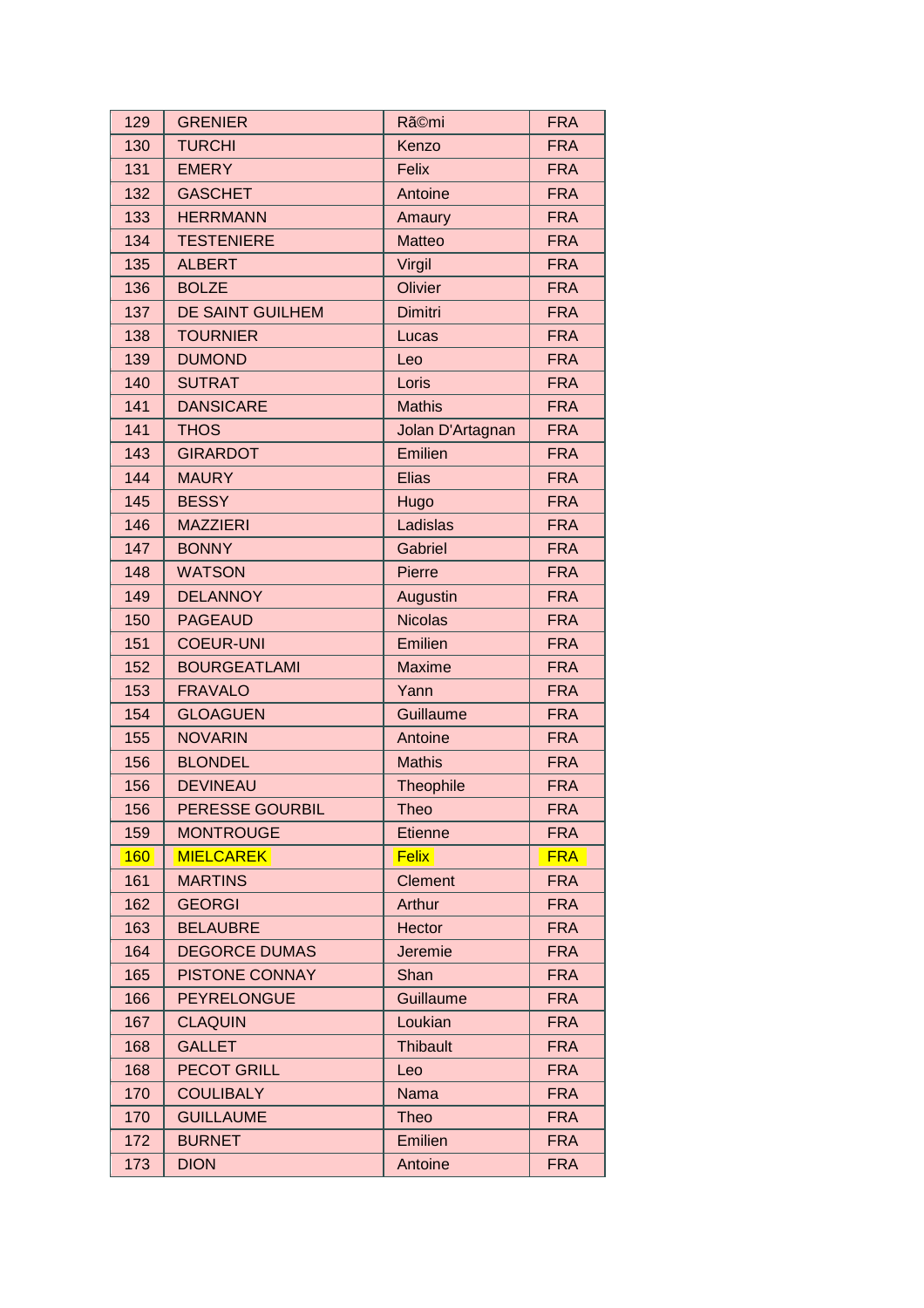| 173        | <b>LE CORRE</b>        | Louis             | <b>FRA</b> |
|------------|------------------------|-------------------|------------|
| 175        | <b>BUONANNO</b>        | Arthur            | <b>FRA</b> |
| 176        | <b>PICARD</b>          | <b>Mathieu</b>    | <b>FRA</b> |
| 177        | <b>PENNEAU</b>         | Jean              | <b>FRA</b> |
| 178        | <b>BALNY VIAZZO</b>    | <b>Faustin</b>    | <b>FRA</b> |
| 179        | <b>VASSAS</b>          | Jonas             | <b>FRA</b> |
| 180        | <b>DELEPINE</b>        | Tanguy            | <b>FRA</b> |
| 181        | <b>BAILLY</b>          | Jules             | <b>FRA</b> |
| 182        | <b>RASCLE</b>          | <b>Thibault</b>   | <b>FRA</b> |
| 183        | <b>EL IDRISSI</b>      | Yaã«I             | <b>FRA</b> |
| 184        | <b>BOULET</b>          | Dimitri           | <b>FRA</b> |
| 185        | <b>HERLEM</b>          | Hadrien           | <b>FRA</b> |
| 186        | <b>COUTANT</b>         | Victor            | <b>FRA</b> |
| 187        | <b>ROUFF</b>           | Nathan            | <b>FRA</b> |
| 188        | <b>DEAU</b>            | <b>Darel</b>      | <b>FRA</b> |
| 189        | <b>TRAORE</b>          | Sadio             | <b>FRA</b> |
| <b>190</b> | <b>MICHAUD</b>         | <b>Maxime</b>     | <b>FRA</b> |
| 191        | <b>NOIRET</b>          | Lucas             | <b>FRA</b> |
| 192        | LE CHEVILLER           | Louis             | <b>FRA</b> |
| 193        | <b>COURTIAUD</b>       | Matthieu          | <b>FRA</b> |
| 194        | <b>KRAFFT</b>          | Rawipon           | <b>FRA</b> |
| 195        | <b>LAMIDON</b>         | <b>Maxime</b>     | <b>FRA</b> |
| 196        | <b>RIEDO DU GARDIN</b> | Mathys            | <b>FRA</b> |
| 197        | <b>HOFFMANN</b>        | Alexandre         | <b>FRA</b> |
| 198        | <b>BERTHOME</b>        | Ewen              | <b>FRA</b> |
| 198        | <b>FOURNIER</b>        | <b>Noe</b>        | <b>FRA</b> |
| 198        | <b>GUILLEN</b>         | <b>Nicolas</b>    | <b>FRA</b> |
| 201        | <b>BENEDIT</b>         | <b>Felix</b>      | <b>FRA</b> |
| 201        | <b>LOUHICHI</b>        | Mathieu           | <b>FRA</b> |
| 203        | <b>RIEBEL</b>          | <b>Nicolas</b>    | <b>FRA</b> |
| 203        | <b>SIMOES</b>          | <b>Matthieu</b>   | <b>FRA</b> |
| 205        | <b>RENAULT</b>         | Aristide          | <b>FRA</b> |
| 206        | <b>JACQUEMET</b>       | Lenaic            | <b>FRA</b> |
| 207        | <b>MAKNAVICIUS</b>     | Gabriel           | <b>FRA</b> |
| 208        | <b>BARTHEL</b>         | <b>Baptiste</b>   | <b>FRA</b> |
| 208        | <b>MEYER</b>           | <b>Maxime</b>     | <b>FRA</b> |
| 210        | <b>CAYRE BIDEAU</b>    | <b>Barthelemy</b> | <b>FRA</b> |
| 210        | <b>GELLY</b>           | <b>Marc</b>       | <b>FRA</b> |
| 210        | <b>LEBOUBE</b>         | <b>Maxime</b>     | <b>FRA</b> |
| 213        | <b>FRESCURA</b>        | Hugo              | <b>FRA</b> |
| 214        | <b>GREGORI</b>         | Nathan            | <b>FRA</b> |
| 215        | <b>BEAUVIVRE</b>       | Johann            | <b>FRA</b> |
| 215        | <b>DRAPIN</b>          | <b>Niels</b>      | <b>FRA</b> |
| 217        | <b>DARRACQ</b>         | Alexandre         | <b>FRA</b> |
| 217        | <b>LESCHIERA</b>       | <b>Maxence</b>    | <b>FRA</b> |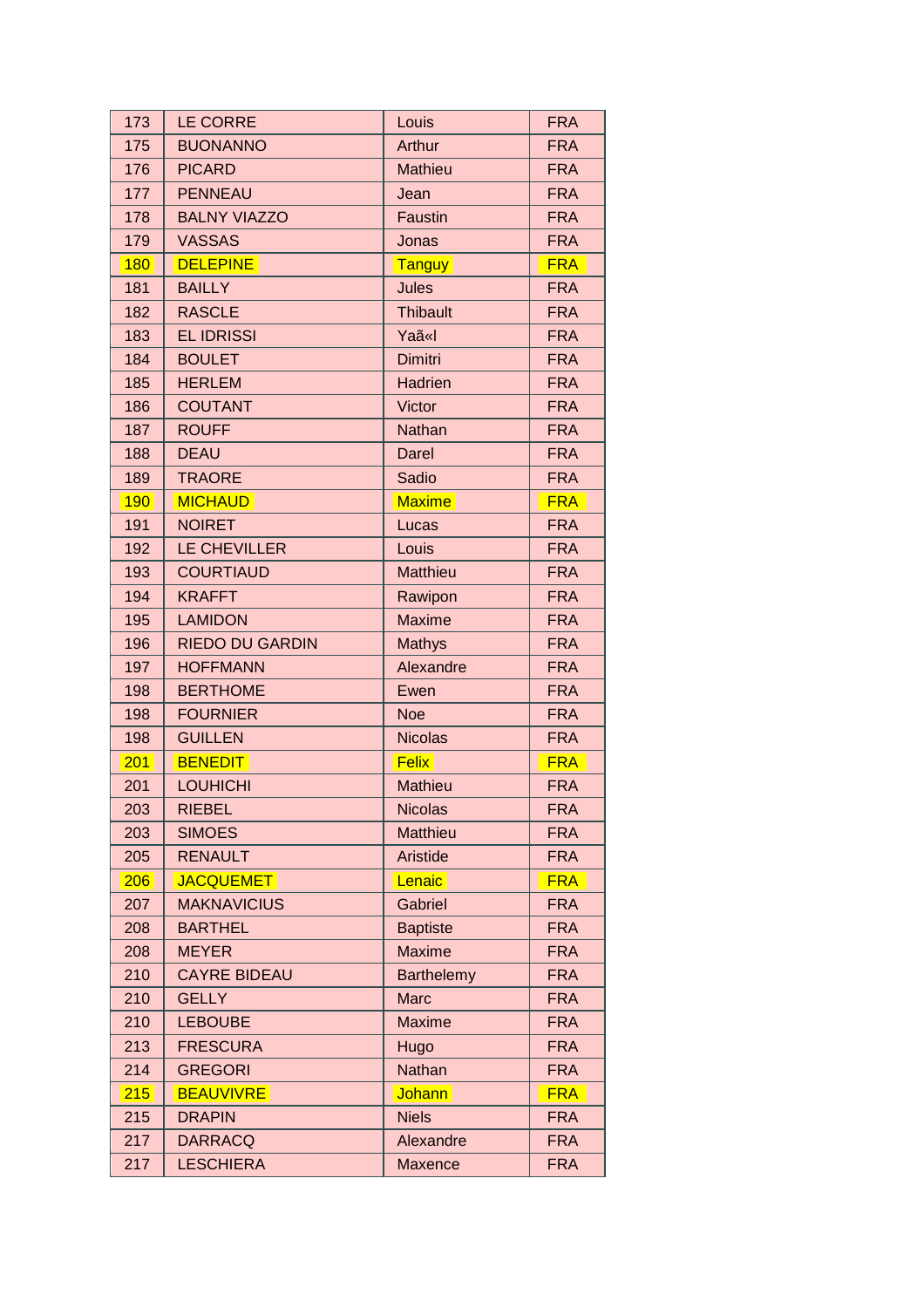| 219 | <b>TEXIER</b>            | Luka                    | <b>FRA</b> |
|-----|--------------------------|-------------------------|------------|
| 220 | <b>CROS</b>              | <b>Louis Emmanuel</b>   | <b>FRA</b> |
| 221 | <b>GUIMON</b>            | Yoann                   | <b>FRA</b> |
| 222 | <b>LAURENT</b>           | <b>Victor</b>           | <b>FRA</b> |
| 223 | <b>HENRION</b>           | Flavien                 | <b>FRA</b> |
| 224 | <b>LOUZEAU</b>           | Theophile               | <b>FRA</b> |
| 225 | <b>GOUGAULT</b>          | Tam                     | <b>FRA</b> |
| 225 | <b>IZABELLE</b>          | Paul                    | <b>FRA</b> |
| 227 | <b>RAKOTO</b>            | Nathanael               | <b>FRA</b> |
| 228 | <b>ARTIGE</b>            | Romain                  | <b>FRA</b> |
| 228 | <b>WIECKOWICZ</b>        | Kenny                   | <b>FRA</b> |
| 230 | <b>COLLOT</b>            | Yoann                   | <b>FRA</b> |
| 230 | <b>FOURNY</b>            | Antoine                 | <b>FRA</b> |
| 230 | <b>GILBERT</b>           | <b>Baptiste</b>         | <b>FRA</b> |
| 233 | <b>KERNEIS</b>           | <b>Malo</b>             | <b>FRA</b> |
| 234 | <b>CHRETIEN</b>          | Maxence                 | <b>FRA</b> |
| 234 | <b>DHAUSSY</b>           | <b>Charles</b>          | <b>FRA</b> |
| 236 | <b>COURET</b>            | Antoine                 | <b>FRA</b> |
| 237 | <b>CHIELLO</b>           | Ethan                   | <b>FRA</b> |
| 238 | <b>RALUY</b>             | Julien                  | <b>FRA</b> |
| 239 | <b>CASTEL</b>            | Loan                    | <b>FRA</b> |
| 239 | <b>SADLI</b>             | Rayan                   | <b>FRA</b> |
| 241 | <b>ADAM</b>              | Arsene                  | <b>FRA</b> |
| 241 | <b>DECHAVANNE</b>        | Alexandre               | <b>FRA</b> |
|     |                          |                         |            |
| 243 | <b>JOCTEUR MONROZIER</b> | Henri                   | <b>FRA</b> |
| 244 | <b>PAPON</b>             | <b>Theo</b>             | <b>FRA</b> |
| 245 | <b>PRORIOL</b>           | Hugo                    | <b>FRA</b> |
| 246 | <b>LESAGE</b>            | <b>Pierre Louis</b>     | <b>FRA</b> |
| 247 | <b>LANBLIN</b>           | Antoine                 | <b>FRA</b> |
| 248 | <b>DUFOSSE</b>           | Gabriel                 | FRA        |
| 249 | <b>RADENAC</b>           | <b>Jules</b>            | <b>FRA</b> |
| 250 | <b>TARGE</b>             | <b>Maxime</b>           | <b>FRA</b> |
| 251 | <b>HOUDOIN</b>           | <b>Thomas</b>           | <b>FRA</b> |
| 252 | <b>MONTAGNES</b>         | <b>Baptiste</b>         | <b>FRA</b> |
| 253 | <b>AUTHEMAN</b>          | <b>Tristan</b>          | <b>FRA</b> |
| 254 | <b>BLASQUEZ</b>          | <b>Maxime</b>           | <b>FRA</b> |
| 255 | <b>BOBILLIER</b>         | <b>Clement</b>          | <b>FRA</b> |
| 255 | <b>LOURTIOZ</b>          | Valentin                | <b>FRA</b> |
| 257 | <b>BOUTON</b>            | Mateo                   | <b>FRA</b> |
| 257 | <b>NAGRAL</b>            | Guillaume               | <b>FRA</b> |
| 259 | <b>DUVERNOIS</b>         | Armand                  | <b>FRA</b> |
| 260 | <b>CROS</b>              | <b>Pierre Alexandre</b> | <b>FRA</b> |
| 261 | <b>MESONA</b>            | Antonin                 | <b>FRA</b> |
| 262 | <b>COLAS</b>             | Benjamin                | <b>FRA</b> |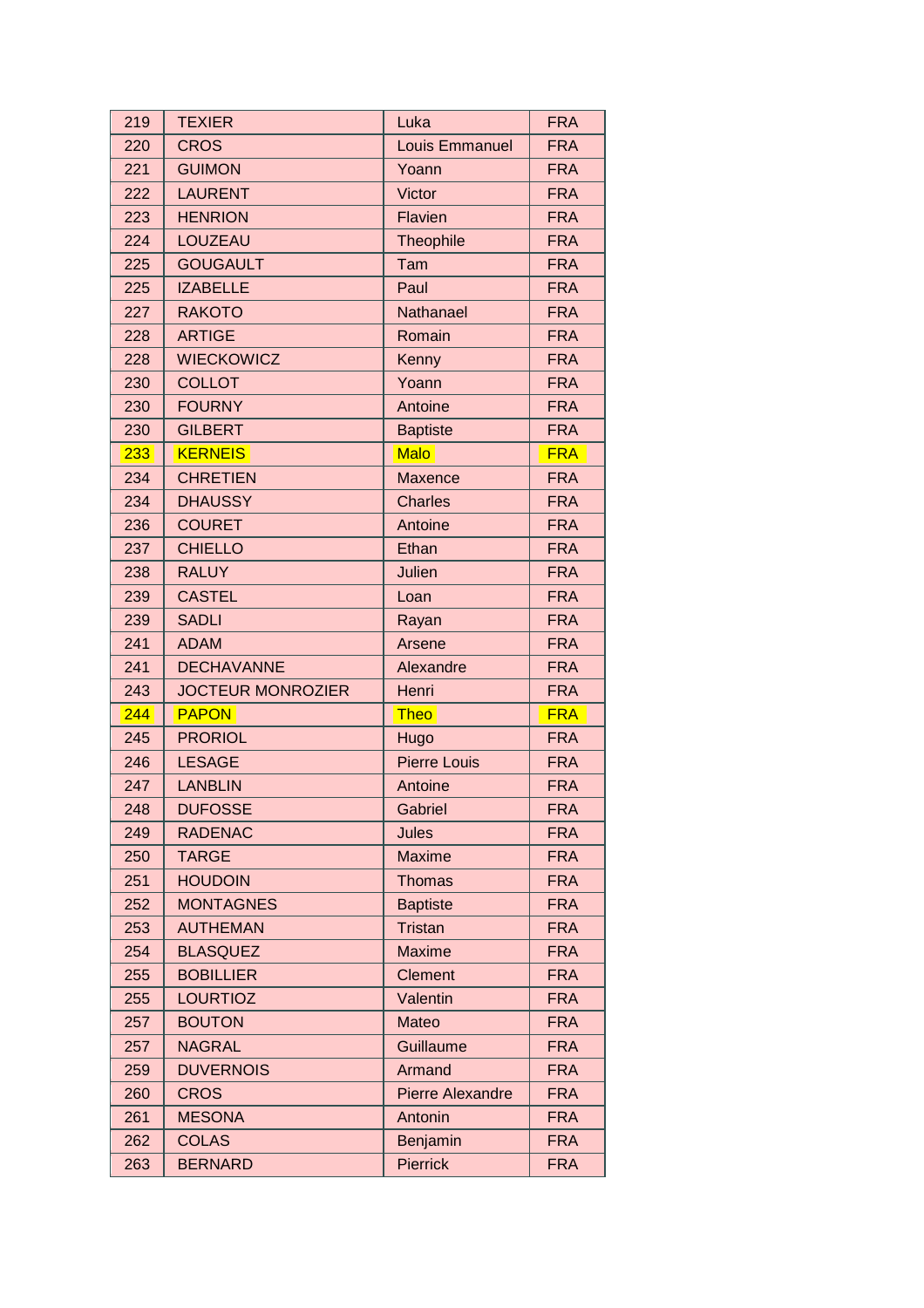| 264 | <b>MOULIN</b>        | Lucas                | <b>FRA</b> |
|-----|----------------------|----------------------|------------|
| 265 | <b>MARECHAL</b>      | <b>Noah</b>          | <b>FRA</b> |
| 266 | <b>BIBARD</b>        | Achkan               | <b>FRA</b> |
| 267 | <b>LEBOSQUAIN</b>    | Landry               | <b>FRA</b> |
| 268 | <b>REGENT</b>        | <b>Thomas</b>        | <b>FRA</b> |
| 269 | <b>BERISSON</b>      | Nathan               | <b>FRA</b> |
| 270 | <b>PETIT</b>         | Antoine              | <b>FRA</b> |
| 271 | <b>BONNEAU</b>       | Amaury               | <b>FRA</b> |
| 271 | <b>ROQUEFORT</b>     | <b>Justin</b>        | <b>FRA</b> |
| 273 | <b>DELOGU</b>        | Vincent              | <b>FRA</b> |
| 273 | <b>LASNE</b>         | Ludo                 | <b>FRA</b> |
| 275 | <b>HINDERSCHIETT</b> | Tom                  | <b>FRA</b> |
| 276 | <b>LEMAIRE</b>       | <b>Thomas</b>        | <b>FRA</b> |
| 277 | <b>BOURREAU</b>      | Alban                | <b>FRA</b> |
| 278 | <b>HUCHER</b>        | <b>Tristan</b>       | <b>FRA</b> |
| 279 | <b>PRETET</b>        | Arno                 | <b>FRA</b> |
| 280 | <b>CHARBONNET</b>    | <b>Thomas</b>        | <b>FRA</b> |
| 281 | <b>LEDOUX</b>        | Lucas                | <b>FRA</b> |
| 282 | <b>THOBOIS</b>       | Willem               | <b>FRA</b> |
| 283 | <b>SEVIC</b>         | <b>Titouan</b>       | <b>FRA</b> |
| 284 | <b>PERRIER</b>       | <b>Hugo Francois</b> | <b>FRA</b> |
| 285 | <b>CALLEWAERT</b>    | <b>Jules</b>         | <b>FRA</b> |
| 286 | <b>REGNAULD</b>      | Theophile            | <b>FRA</b> |
| 287 | <b>PICHARD</b>       | <b>Silvestre</b>     | <b>FRA</b> |
| 288 | <b>DELBECQUE</b>     | Nathan               | <b>FRA</b> |
| 288 | <b>MAUCOURT</b>      | Hugo                 | <b>FRA</b> |
| 290 | <b>FOYER</b>         | Hugo                 | <b>FRA</b> |
| 291 | <b>GASDEBLAY</b>     | Flavien              | <b>FRA</b> |
| 292 | <b>NEKKACHE</b>      | <b>Nassim</b>        | <b>FRA</b> |
| 292 | <b>SPITALIER</b>     | <b>Bã©la</b>         | FRA        |
| 294 | <b>BRUGIROUX</b>     | <b>Briac</b>         | <b>FRA</b> |
| 295 | <b>NITTI</b>         | Giodano              | <b>FRA</b> |
| 296 | <b>BEHR</b>          | Romeo                | <b>FRA</b> |
| 297 | <b>LECOULS</b>       | Leo                  | <b>FRA</b> |
| 297 | <b>POINTREAU</b>     | Louis                | <b>FRA</b> |
| 299 | <b>PERES</b>         | <b>Theo</b>          | <b>FRA</b> |
| 300 | <b>NIKIFOROV</b>     | <b>Danila</b>        | <b>FRA</b> |
| 300 | <b>PEZENEC</b>       | Ronan                | <b>FRA</b> |
| 302 | <b>CAPOT</b>         | Hugo                 | <b>FRA</b> |
| 302 | <b>GAKOU</b>         | Alou                 | <b>FRA</b> |
| 302 | <b>LE BRIS</b>       | Louan                | <b>FRA</b> |
| 305 | LE BOZEC NARCEL      | <b>Nicolas</b>       | <b>FRA</b> |
| 305 | <b>MAHNIG</b>        | Hans                 | <b>FRA</b> |
| 305 | <b>PEREIRA</b>       | Jordan               | <b>FRA</b> |
| 305 | <b>POTTIEZ</b>       | Owen                 | <b>FRA</b> |